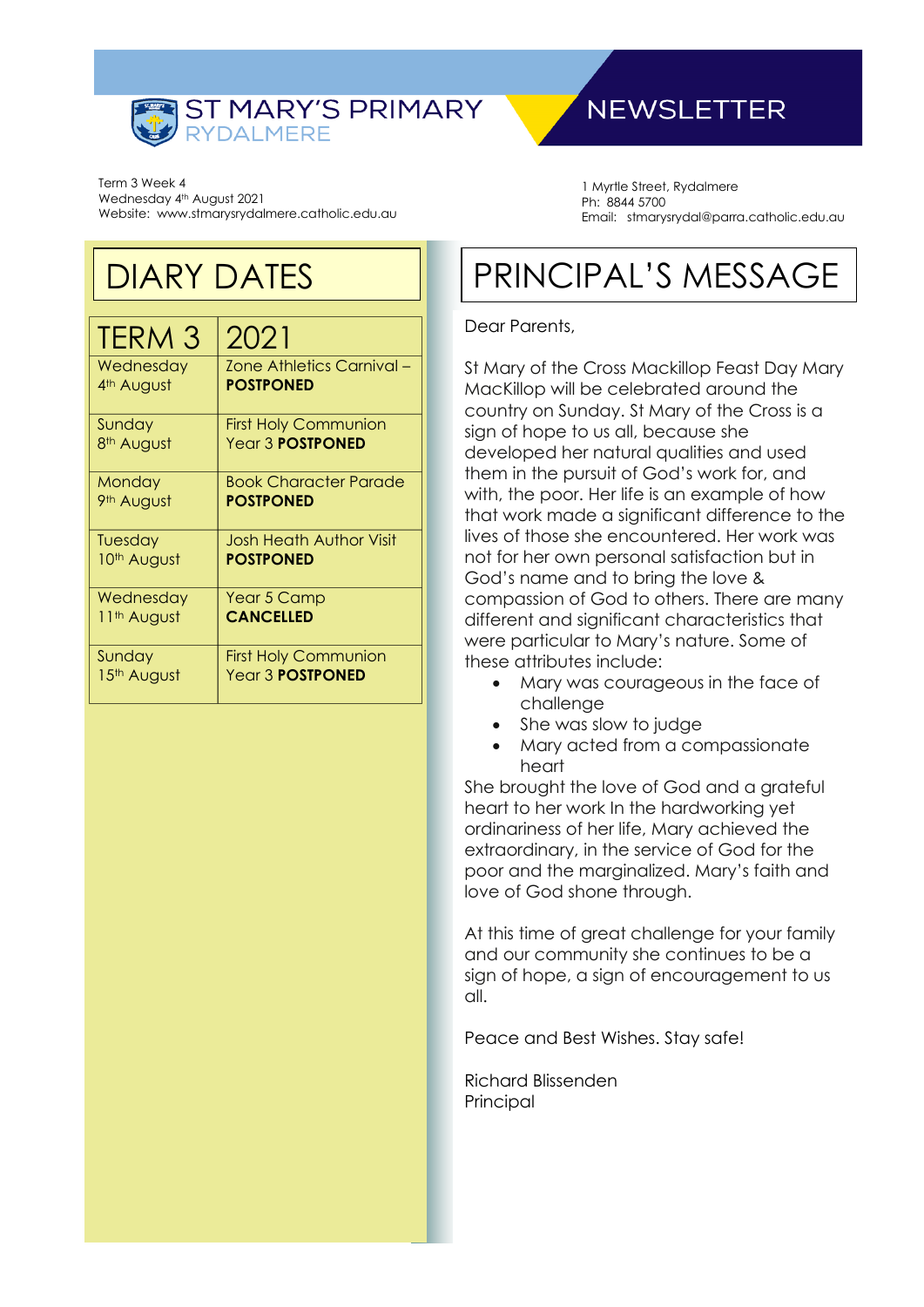## St Mary's Newsletter….

### Cont…

### **MACQUARIE UNIVERSITY COVID 19 WEBSITE**

The Centre for Emotional Health – have a live *[COVID-19: We've Got](https://protect-au.mimecast.com/s/DKOlCXLW6DimGzgXHLA76s?domain=centreforemotionalhealth.cmail20.com)*  **[This Covered!](https://protect-au.mimecast.com/s/DKOlCXLW6DimGzgXHLA76s?domain=centreforemotionalhealth.cmail20.com)** website. This site is the result of an amazing collaboration between the Centre for Emotional Health and the School of Education at Macquarie University. It is an important collection of strategies and tips to support parents, carers, teachers and educators alike in helping to manage anxiety in children during COVID-19. You can help promote the COVID-19 website with the hashtag #WeveGotThisCovered. The website can be accessed from the above link or via this link [https://www.mq.edu.au/research/re](https://www.mq.edu.au/research/research-centres-groups-and-facilities/healthy-people/centres/centre-for-emotional-health-ceh/covid-19-weve-got-this-covered!) [search-centres-groups-and](https://www.mq.edu.au/research/research-centres-groups-and-facilities/healthy-people/centres/centre-for-emotional-health-ceh/covid-19-weve-got-this-covered!)[facilities/healthy](https://www.mq.edu.au/research/research-centres-groups-and-facilities/healthy-people/centres/centre-for-emotional-health-ceh/covid-19-weve-got-this-covered!)[people/centres/centre-for-](https://www.mq.edu.au/research/research-centres-groups-and-facilities/healthy-people/centres/centre-for-emotional-health-ceh/covid-19-weve-got-this-covered!)

[emotional-health-ceh/covid-19](https://www.mq.edu.au/research/research-centres-groups-and-facilities/healthy-people/centres/centre-for-emotional-health-ceh/covid-19-weve-got-this-covered!) [weve-got-this-covered!](https://www.mq.edu.au/research/research-centres-groups-and-facilities/healthy-people/centres/centre-for-emotional-health-ceh/covid-19-weve-got-this-covered!)

|                                                         | <b>BIRTHDAY</b><br><b>CELEBRATIONS</b> |
|---------------------------------------------------------|----------------------------------------|
| August 4                                                | Alina N<br>Shane B<br>Mitchell B       |
| August 5                                                | Marcus R                               |
| August 6                                                | Lachlan P                              |
| August 9                                                | Christiano M                           |
| August 10                                               | Emma C<br>John C<br>Ellie S            |
| August 11                                               | Mikako D                               |
| August 13                                               | Samuel M                               |
| August 14                                               | Jayden C<br>Tristian T<br>Isaac L      |
| August 15                                               | Sean T                                 |
| August 16                                               | Kevin M                                |
| We wish these children a very Happy<br><b>Birthday!</b> |                                        |

### **SCHOOL FEES**

All families should have received their Term 3 invoice for the final instalment of school fees for the year. The due date on the invoices is 18th August 2021. Given the ongoing restrictions and lockdown, we are aware that many people are living in a period of financial uncertainty at the moment. For this reason, please don't feel pressure to have fees paid by this due date. Families are welcome to extend the due date for fees until term 4. Catholic Education, Diocese of Parramatta remains committed to ensuring no family is denied a Catholic Education if they are experiencing genuine ongoing financial hardship. If you feel your financial situation may be ongoing and prevent you finalising your fees by year end, we can offer you an application to apply for fee assistance. Susan Albertini is currently working remotely and can be contacted on salbertini@parra.catholic.edu.au or by leaving a message at the school office if you need to discuss deferring fees until term 4 or if you feel you may require further financial assistance.

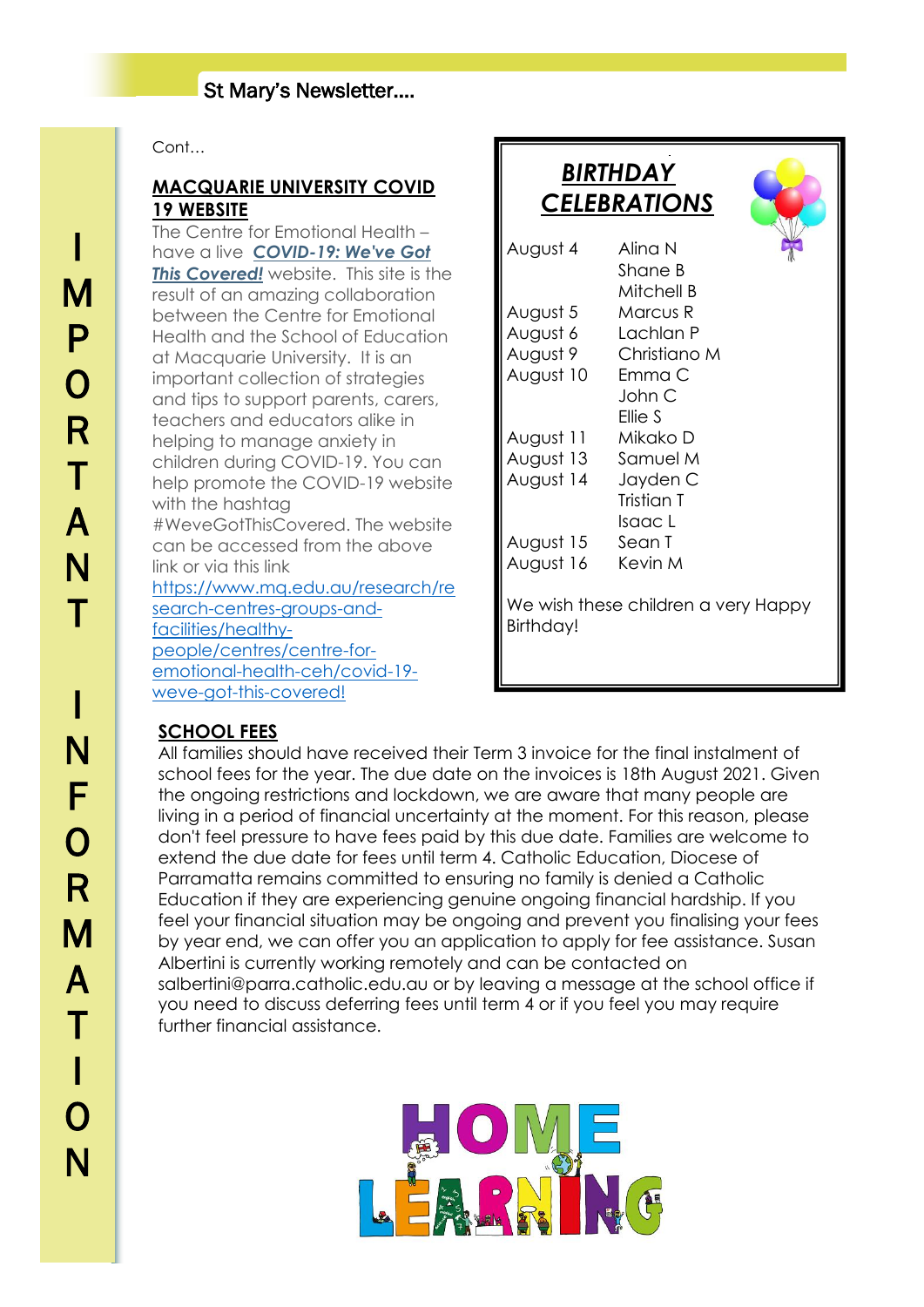# FROM MR BLISSENDEN…

### **LESSONS FOR CORONAVIRUS**

The causes of stress fit into the acronym NUTS: novelty; unpredictability; threat (or perceived threat); sense of control. Pandemic viruses hit on all of those stressors, more so for the young, for whom the novelty is higher and a sense of control lower. Neuroscience shows that it is adversity in life, dealing with tolerable challenges, that wires the brain for resilience.

So, while ideally we will be spared the worst of the crisis, there's also an opportunity to use it to help our children. Make a plan … and a Plan B. Visualising how to navigate a situation activates neural pathways in ways similar to actually doing the thing. This is why airlines give the same instructions to passengers time after time.

Anticipate difficulties and make multiple plans to navigate them. It can be paralysing to feel you have only one route and that is blocked, so make a Plan B too.

Make a list. Putting plans, thoughts and concerns on paper can increase a sense of control, lower the power of those concerns and free up cognitive resources.

Assign children something to do. Parents want to make children feel safe but it's better if we make them feel brave and give them a sense of control.

Teach children where to get help. Talk about what they should do if they feel ill or afraid.

Show them where emergency supplies are kept. Share your plans. That helps engage their pre-frontal cortex and its problem-solving faculties, calming their amygdala (the stress response) and strengthening the connections between the two.

Teach children what to do. When they can see washing hands as something that helps others and not just themselves, it increases their sense of control. Hygiene becomes a super power!

Spread calm. When family members are alarmed or panicking, calmly say, "Do I look worried? This is manageable." Take the long view. We can remind ourselves of the difficulties we and our families have weathered in the past. It engages our coping skills, helping us better figure out how we will get through this challenge if it comes our way.

Talk back against your own fear in front of your children. "It is scary that so many people are sick but the news doesn't talk about the fact that everyone else is doing fine, or all the people who are only a little sick. We have a good plan and other people looking out for us."

It is the sense of control that can be the source of future resilience. After this virus has run its course, not only will we have a greater herd immunity to the virus, we may also have greater herd immunity to the stress. And if we handle it properly, our children will, too.

Acknowledgement: Ned Johnson, March 2020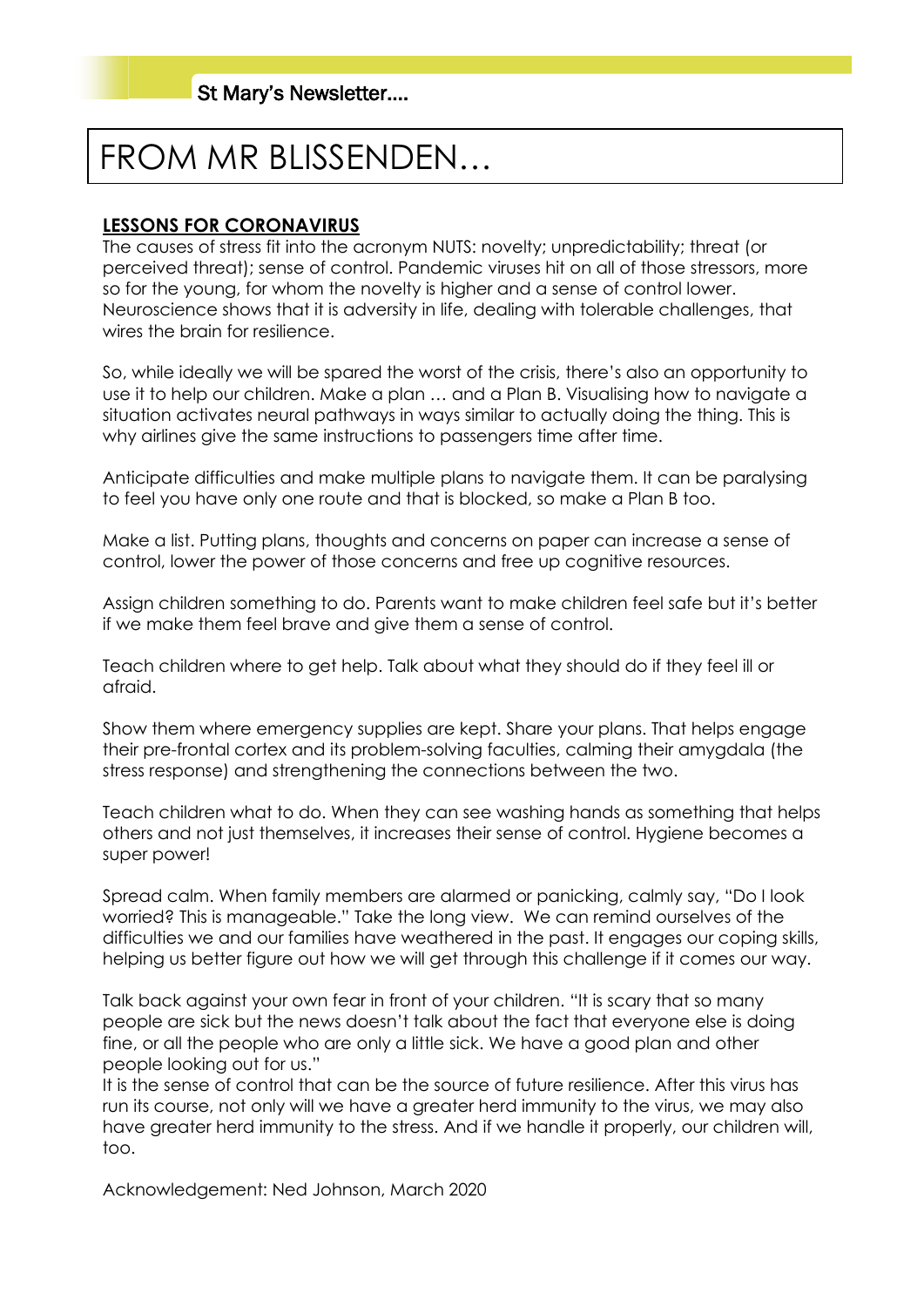

# **ParentBrief**



## How to manageparental stress and fatigue

In the cartoon above, the parents are looking at themselves in the mirror. It's not a pretty sight. Their stress, anxiety, and not wanting to face what they see, makes up the picture. When we look in the mirror, what do we see? Do we resemble these parents? Stress and fatigue go with the job of parenting, but enioving our kids to the max will depend on how well we manage our tiredness and anxiety. Achieving a balance and restoring well-being may not be as tricky as we think...

### What we know about parent fatigue

In 2008, the Parenting Research Centre in Melbourne conducted a community-based survey\* of over 1400 parents of young children (0-6 years). The survey found that over 70% of parents reported that tiredness gets in the way of them being the parent they want to be. High levels of fatigue were found to be associated with showing affection, anger and frustration, and lack of involvement in kids' play and learning activities. High levels of fatigue were also associated with poor diet and exercise, ineffective coping strategies, lack of social support and poor sleep quality.

\* http://www.parentingrc.org.au/index.php/impact-ofparental-fatigue-project-detail

#### Why did I let myself in for this?

We've all been there...or if we haven't, in all probability we will at some stage. The kids are being feral, the fridge is on the blink, restructure in the workplace is about to happen and the school is requesting an interview for Feral #2...again. No matter how well we plan our week, no matter how organised we think we are, no matter how much work and time we put into our parenting, Murphy's Law says 'if the trolley can go off the rails, it will'. And when it does, there's usually great urgency to get it back on track.

Parenting doesn't come with a manual and no two kids are the same. Put simply, this means that we've got to do the best we know how, but differently, for the sake of each child. Working full or part time whilst simultaneously running a family is a big ask, and the stressors can be huge and constant. We're not robots nor are we super-human (even though our kids might think so). To keep the show on the road, we might need to expand our parenting toolbox and put some additional management strategies in place.

### Ways to manage fatique and stress

Cut some slack - nowhere is it written that we have to be perfect parents. Let's get over the notion that we must somehow be infallible.

Don't do disempowered or defeated - it's too easy to feel that we're fast losing ground and that the situation is out of our control. Take one step at a time. If it's a discipline issue, that's led to other issues, then tackle discipline first for other solutions to follow.

Prioritise exercise - there's no better way to improve vour mood than to work out. Exercise is an effective diversion from stress and anxiety. Grab the doo and do that walk. Happy pets have a way of enhancing mental health.

Eat healthy - fast foods, take away, and packaged snacks are 'sometimes' foods. Fresh food and a balanced diet works wonders and is usually cheaper in the long run than packaged meals. Give the body the fuel it needs.

Support team -make a list of family, friends, neighbours...anyone we trust to be with our kids...so that when the plot looks like being comprehensively lost, we can call on someone on our team to step in and give us a much needed break. It may only be half an hour for a walk around the block, or an hour for a coffee, or even a date with ourselves, away from our partner.

Create calm -work towards positive interactions. family discussions, rules, boundaries, shared parental and domestic responsibilities, and a quiet retreat somewhere in the house where any family member can go for time out.

Do family - spend time together as a couple, or as a family. Watch a video, walk together, go shopping together, enjoy activities and interests eitherseparately or to gether. Find that precious few hours to just chill. Try to keep the extracurricular activities to a minimum. Neither the kids nor us need to live in the car.

Finally, seek advice if needed. Only we know our limits, and we're usually the only one who knows when that limit has been reached. Professional advice is only a phone call away. We don't ever need to feel guilty making the call.